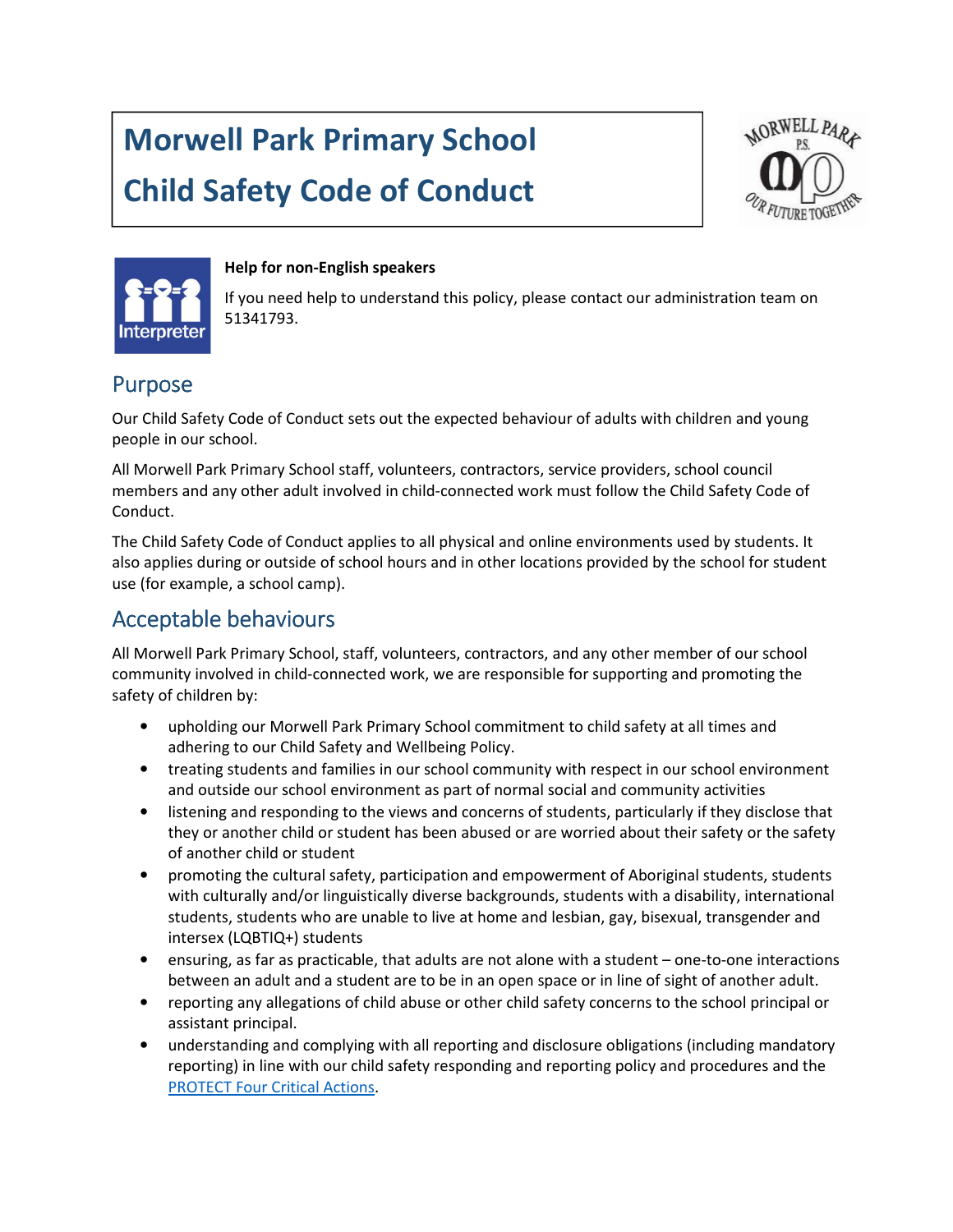• if child abuse is suspected, ensuring as quickly as possible that the student(s) are safe and protected from harm.

#### Unacceptable behaviours

As Morwell Park Primary School, staff, volunteers, contractors and member of our school community involved in child-connected work we must not:

- ignore or disregard any concerns, suspicions or disclosures of child abuse or harm
- develop a relationship with any student that could be seen as favouritism or amount to 'grooming' behaviour (for example, by offering gifts)
- display behaviours or engage with students in ways that are not justified by the educational or professional context
- ignore an adult's overly familiar or inappropriate behaviour towards a student
- discuss intimate topics or use sexualised language, except when needed to deliver the school curriculum or professional guidance
- treat a child or student unfavourably because of their disability, age, gender, race, culture, vulnerability, sexuality or ethnicity
- communicate directly with a student through personal or private contact channels (including by social media, email, instant messaging, texting etc) except where that communication is reasonable in all the circumstances, related to schoolwork or extra-curricular activities or where there is a safety concern or other urgent matter
- photograph or video a child or student in a school environment except in accordance with the Photographing, Filming and Recording Students policy or where required for duty of care purposes
- consume alcohol against school policy or take illicit drugs in the school environment or at school events where students are present
- have contact with any student outside of school hours except when needed to deliver the school curriculum or professional guidance and parental permission has been sought.

### Breaches to the Child Safety Code of Conduct

All Morwell Park Primary School staff, volunteers, contractors and any other member of the school community involved in child-connected work who breach this Child Safety Code of Conduct may be subject to disciplinary procedures in accordance with their employment agreement or relevant industrial instrument, professional code or terms of engagement.

In instances where a reportable allegation has been made, the matter will be managed in accordance with the Department of Education and Training Reportable Conduct Scheme Policy and may be subject to referral to Victoria Police.

All breaches and suspected breaches of the Morwell Park Primary School Child Safety Code of Conduct must be reported to the school principal or assistant principal. If the breach or suspected breach relates to the principal, contact the South Eastern Regional Office on Phone: 1300 338 738 or email: sevr@education.vic.gov.au